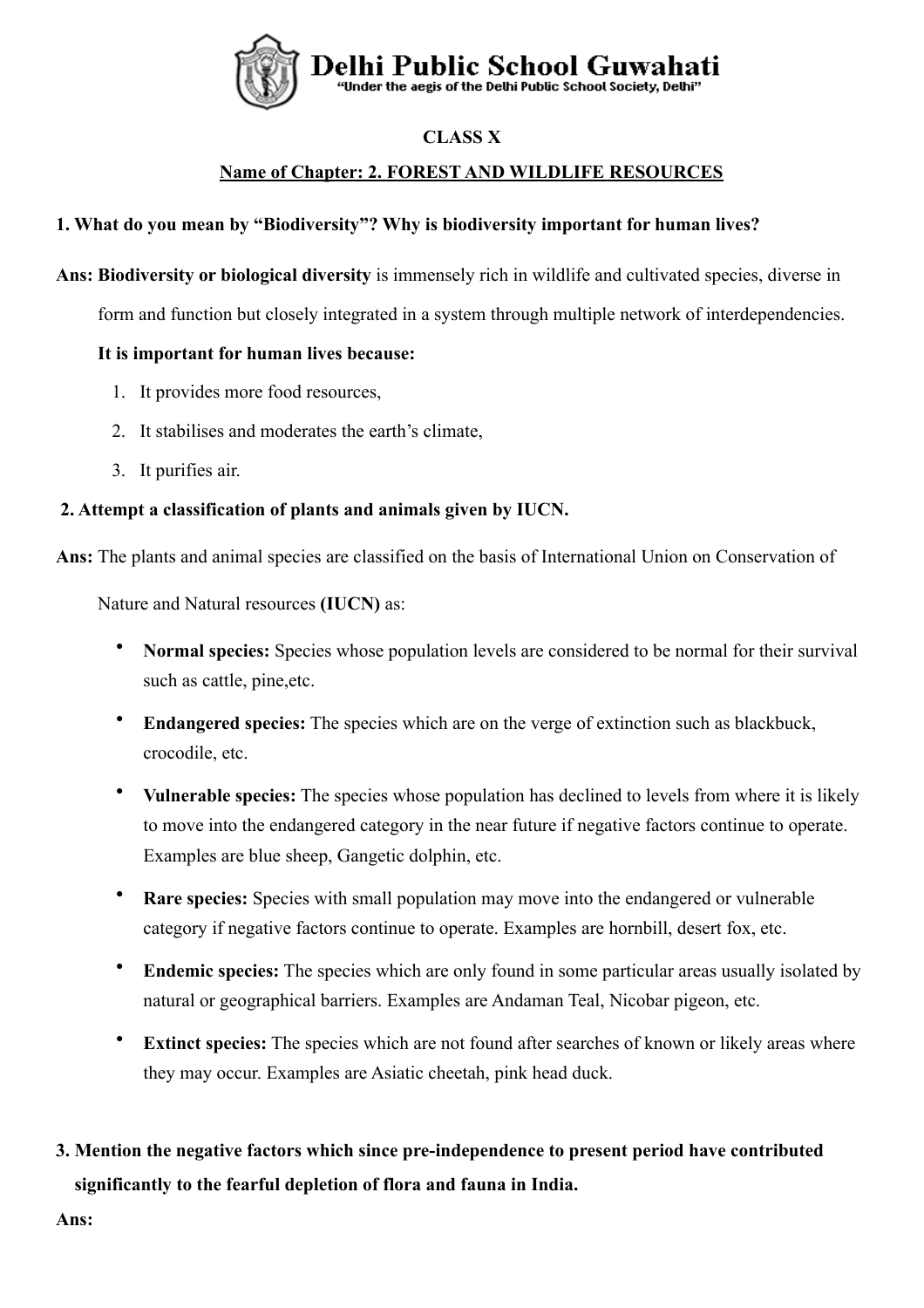- Human beings have transformed nature into a resource obtaining directly or indirectly from the forests and wildlife - wood, bark, leaves, rubber, medicine, food, fuel, fodder, manure, etc.
- The greatest damage inflicted on Indian forests was during the colonial period due to the expansion of railways, agriculture, commercial and scientific forestry and mining activities.
- Even after Independence, agricultural expansion continues to be one of the major causes of depletion of forest resources.
- Large parts of tribal belts especially in the north-eastern and central India have been deforested by shifting cultivation or slash and burn agriculture.
- Large scale developmental projects or dams have also caused damage to the forests. Since 1951, over 5,000 sq km of forest was cleared for river valley projects.
- Mining is also a cause of deforestation. The Buxa Tiger Reserve in West Bengal is seriously threatened by the ongoing dolomite mining. It has disturbed the natural habitat of many species and blocked the migration route of several others, including the great Indian elephant.

# **4. How has destruction of forests and wildlife resulted into the loss of cultural diversity"? Explain. OR "Poverty is the direct outcome of environmental destruction." Justify the statement.**

- **Ans:** 1. The biological loss is strongly correlated with the loss of cultural diversity. Such losses have increasingly marginalised and impoverished many indigenous and other forest dependent communities who directly depend on various components of forest and wildlife for food, drink, medicine, culture, spirituality, etc.
	- 2. Within the poor, the women are affected more as they bear the major responsibility of collection of fuel, fodder, water and other basic subsistence needs and sometimes they have to walk for more than 10 km to collect these resources..
	- 3. The indirect impact of degradation such as severe drought or deforestation- induced floods, etc. also hits the poor the hardest.

# **5. Why do we need to conserve our forest and wildlife?**

- **Ans:** 1. Conservation is necessary as it preserves the ecological diversity and our life support system water, air and soil.
	- 2. It also preserves the genetic diversity of plants and animals for better growth of species and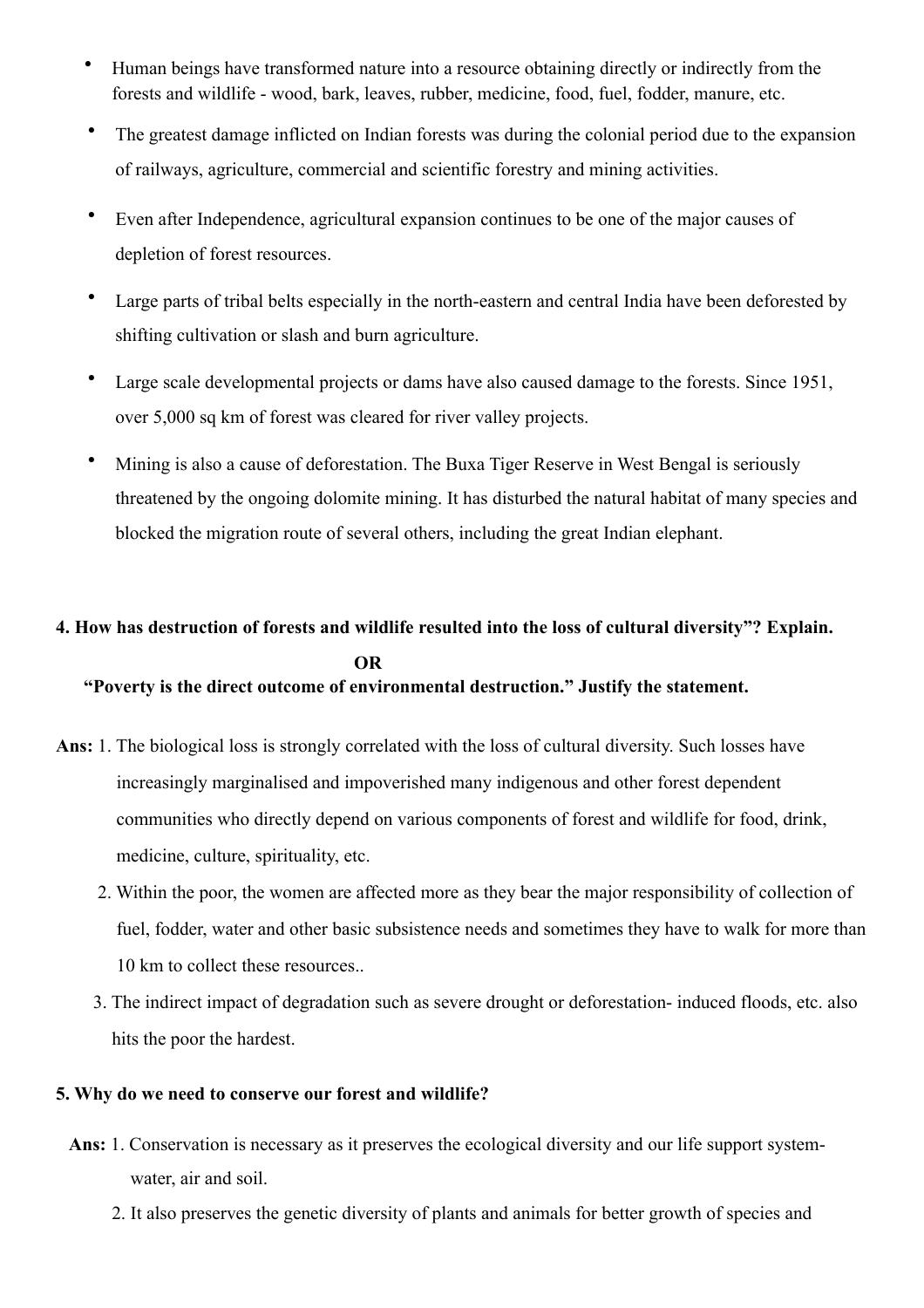breeding.

 3. For example, in agriculture, we are still dependent on traditional crop varieties. Fisheries too are heavily dependent on the maintenance of aquatic biodiversity.

# **6. What methods of conservation have been adopted by the Indian Government? OR**

# **Write the main objectives of the Indian Wildlife Act of 1972?**

- **Ans:** 1. The Indian Wildlife (Protection) Act was implemented in 1972, with various provisions for protecting habitats.
	- 2. An all-India list of protected species was also published.
	- 3. The thrust of the programme was towards protecting the remaining population of certain endangered species by banning hunting, giving legal protection to their habitats, and restricting trade in wildlife.
	- 4. Central and many state governments established national parks and wildlife sanctuaries.
	- 5. The central government also announced several projects for protecting specific animals, which were gravely threatened, including the tiger, the one-horned rhinoceros, the Kashmir stag or hangul etc.

# **7. What are permanent forests? Why are they maintained? Name the state which has the largest area under these forests.**

**Ans:**

- Reserved and protected forests are also referred to as permanent forest estates maintained for the purpose of producing timber and other forest produce, and for protective reasons.
- Madhya Pradesh has the largest area under permanent forests, constituting 75 per cent of its total forest area.

# **8. Describe how communities have conserved and protected forests and wildlife in India?**

- **Ans:** 1**.** In some areas of India, local communities are struggling to conserve these habitats along with government officials, recognising that only this will secure their own long-term livelihood.
	- 2. In Sariska Tiger Reserve, Rajasthan, villagers have fought against mining by citing the Wildlife Protection Act.
	- 3. The inhabitants of five villages in the Alwar district of Rajasthan have declared 1,200 hectares of forest as the Bhairodev dakav "Sonchuri", declaring their own set of rules and regulations which do not allow hunting, and are protecting the wildlife against any outside encroachments.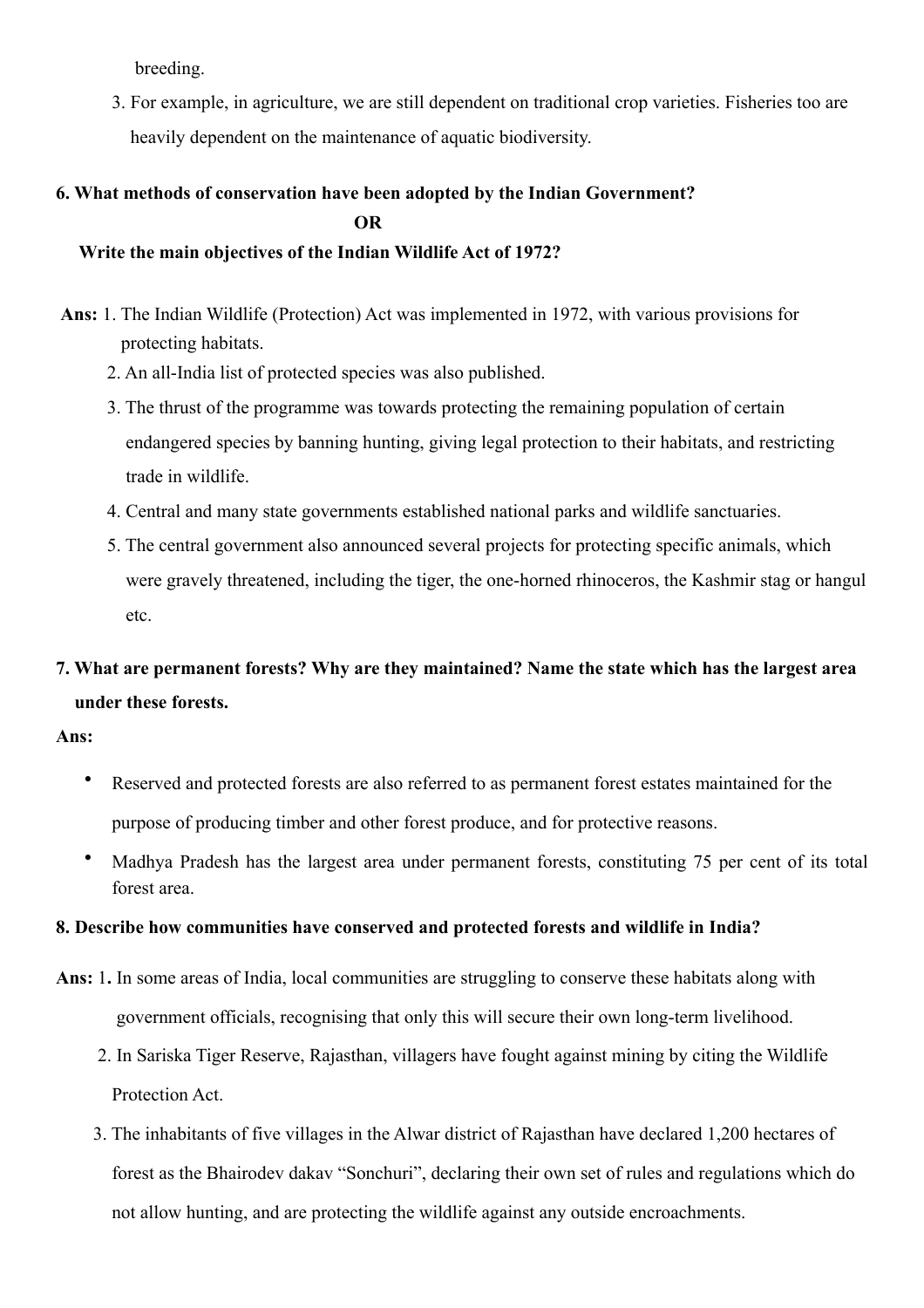- 4. The famous **Chipko movement** in the Himalayas has not only successfully resisted deforestation in several areas but has also shown that community afforestation with indigenous species can be enormously successful.
- 5. Farmers and citizen's groups like the **Beej Bachao Andolan** in Tehri and **Navdanya** have shown that adequate levels of diversified crop production without the use of synthetic chemicals are possible and economically viable.

#### **9. Discuss the salient features of Joint Forest Management Programme (JFM).**

- **Ans:** 1. The programme has been in formal existence since 1988 when the state of Orissa passed the first resolution for JFM.
	- 2. JFM depends on the formation of local (village) institutions that undertake protection activities mostly on degraded forest land managed by the forest department.
	- 3. In return, the members of these communities are entitled to intermediary benefits like non-timber forest produces and share in the timber harvested by "successful protection".

\*\*\*\*\*\*\*\*\*\*\*\*\*\*\*\*\*\*\*\*\*\*\*\*\*\*\*\*\*\*\*\*\*\*\*\*\*\*\*\*\*\*\*\*\*\*\*\*\*\*\*\*\*\*\*\*\*\*\*\*\*\*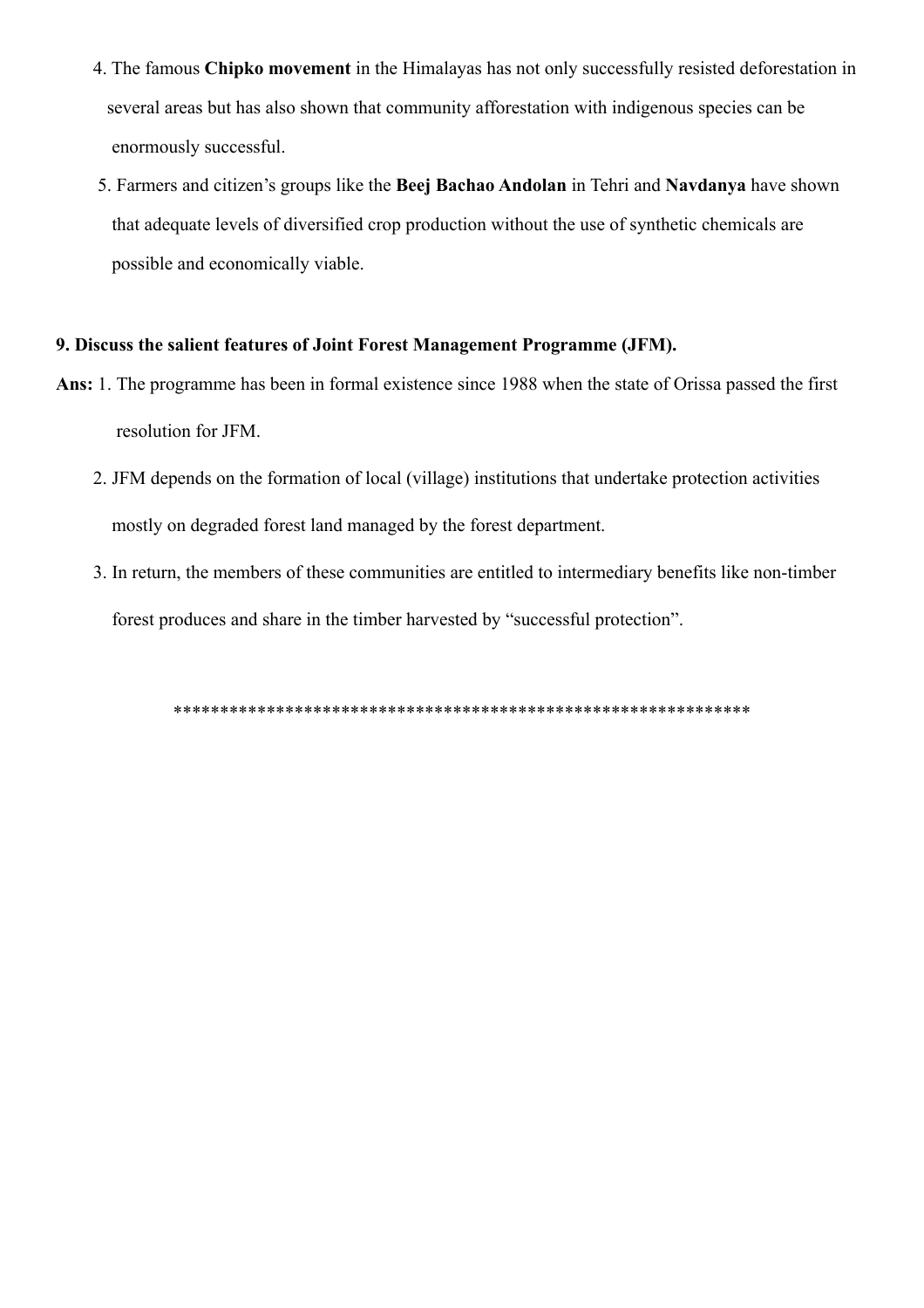

# **CLASS X Name of Chapter: 3.Water Resources**

# **Q1. How is freshwater obtained?**

**Ans:** Freshwater can be obtained directly from precipitation, surface run-off and groundwater.

# Q**2. Analyse the major causes of water scarcity in India.**

**Ans:** The major causes of water-scarcity in India are given below:

- **(i) Increase in Population:** Water scarcity is an outcome of large and growing population and consequent greater demands for water, and unequal access to it.
- **(ii) Rising demand for food and cash crops:** To facilitate higher food-grain production, water resources are being over-exploited to expand irrigated areas and dry-season agriculture.
- **(iii) Industrialisation:** The ever-increasing number of industries has made matters worse by exerting pressure on existing freshwater resources. Industries, apart from being heavy users of water, also require power to run them. Much of this energy comes from hydro-electric power.
- **(iv) Urbanisation and rising standards of living:** Multiplying urban centres with large and dense populations and urban lifestyles have not only added to water and energy requirements but have further aggravated the problem.
- **(v) Bad quality of water:** Water resources are polluted by domestic and industrial wastes, chemicals, pesticides and fertilisers used in agriculture, thus, making it hazardous for human use.
- **Q3. Why do we need to conserve water resources?**

#### **Ans: Water resources should be managed and conserved because:**

 **(i) To safeguard ourselves from health hazards:** Polluted water is not good for health. It may cause various kinds of water borne diseases.

# **(ii) To ensure food security, continuation of our livelihoods and productive amenities:**

Sufficient water is required for growing crops to meet the food requirement in the country.

 **(iii) To prevent degradation of our natural ecosystems:** Over exploitation and mismanagement of water resources will impoverish this resource and cause ecological crisis that may have profound impact on our lives.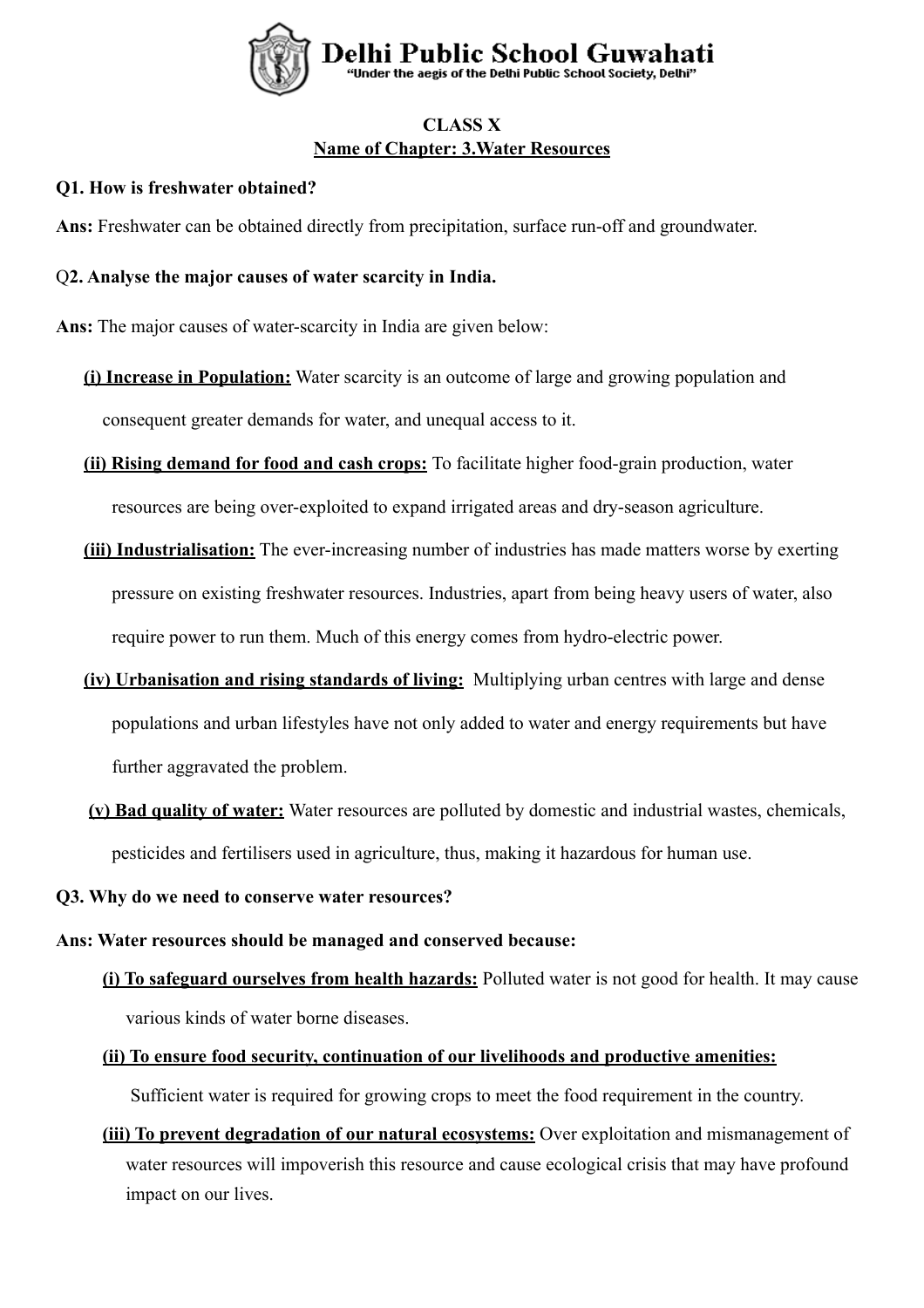# **Q4. What is a Dam? What are its different types?**

#### **Ans:**

- A dam is a barrier across flowing water that obstructs, directs or retards the flow, often creating a reservoir, lake or impoundment.
- Based on structure and the materials used, dams are classified as timber dams, embankment dams and masonry dams.
- According to height, dams can be categorised as low dams, medium height dams and high dams.

# **Q5. Why are dams referred to as "multi-purpose river valley projects"? OR What are the advantages of dams?**

- **Ans:** Today, dams are built not just for irrigation but for electricity generation, water supply for domestic and industrial uses, flood control, recreation, inland navigation and fish breeding. Hence, dams are now referred to as "multi-purpose river valley projects" where the many uses of the impounded water are integrated with one another.
- **Q6. Explain any five reasons due to which large dams have come under great opposition in recent years.**
- **Ans: 1. Dams affect the natural flow of water/river:** Regulating and damming of rivers affect their natural flow causing poor sediment flow and excessive sedimentation at the bottom of the reservoir, resulting in rockier stream beds and poorer habitats for the rivers' aquatic life.
	- **2. Dams block fish migration:** Dams also fragment rivers making it difficult for aquatic fauna to migrate, especially for spawning.
	- **3. Dams affect natural vegetation and soil:** The reservoirs that are created on the floodplains also submerge the existing vegetation and soil leading to its decomposition over a period of time.
	- **4. Dams cause many social movements:** Multi-purpose projects and large dams have also been the cause of many new social movements like the "Narmada Bachao Andolan" and the "Tehri Dam Andolan" etc.
	- **5. Displacement of people:** Local people often had to give up their land, livelihood and their meagre access and control over resources for the greater good of the nation.

 **6. Change in cropping pattern:** Irrigation has also changed the cropping pattern of many regions with farmers shifting to water intensive and commercial crops. This has great ecological consequences like the salinisation of the soil.

**7. Increasing the gap between rich and poor:** At the same time, it has transformed the social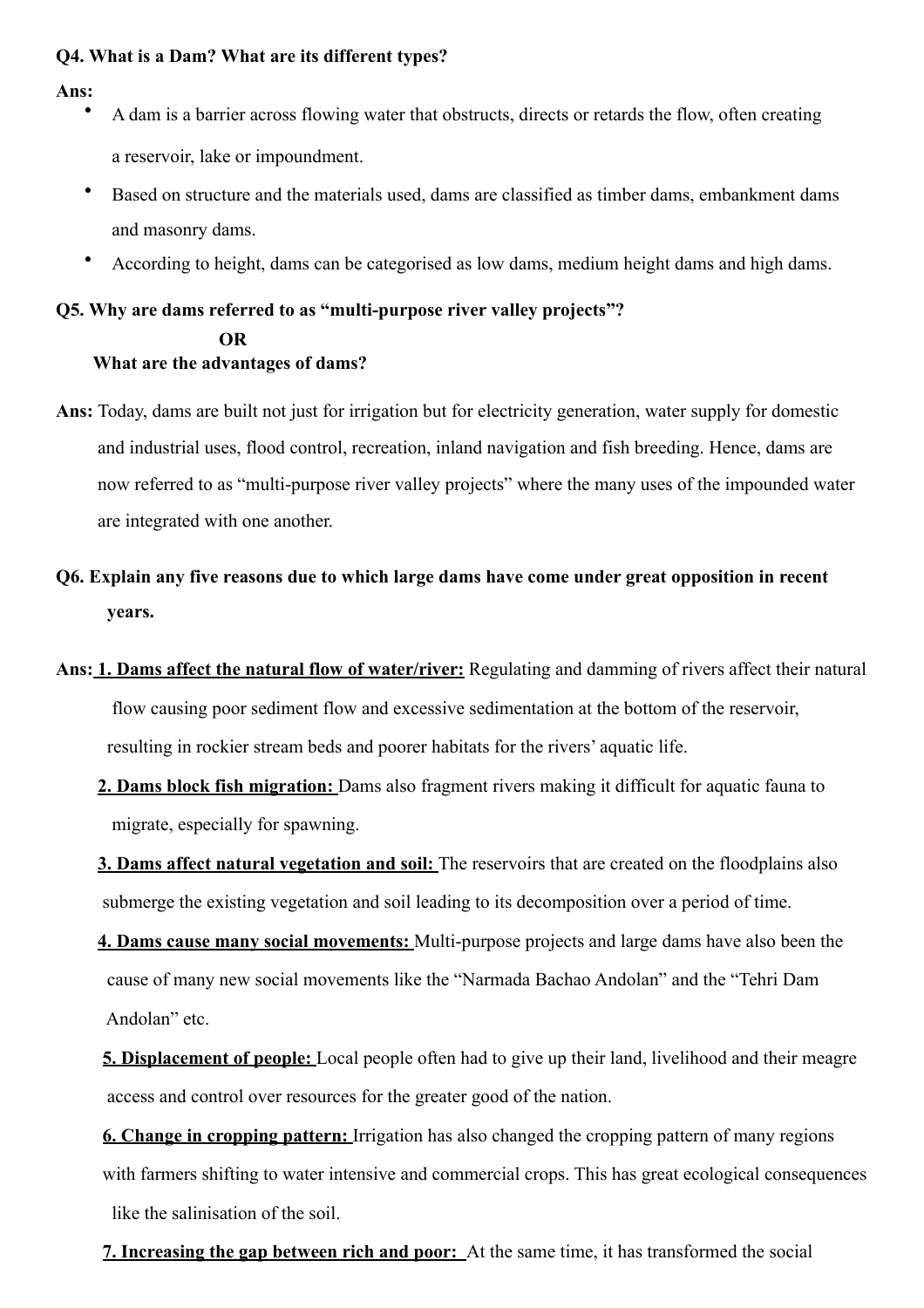landscape i.e., increasing the social gap between the richer landowners and the landless poor.

 **8. Dams create conflicts:** Dams create conflicts between people wanting different uses and benefits from the same water resources. Inter-state water disputes are also becoming common with regard to sharing the costs and benefits of the multi-purpose project.

 **9. Failure to control floods:** Ironically, the dams that were constructed to control floods have triggered floods due to sedimentation in the reservoir. Moreover, the big dams have mostly been unsuccessful in controlling floods at the time of excessive rainfall.

 **10. Land Degradation:** Sedimentation also meant that the flood plains were deprived of silt, a natural fertiliser, further adding on to the problem of land degradation.

 **11. Dams cause earthquakes, water-borne diseases and pollution:** It was also observed that the multi-purpose projects induced earthquakes, caused water-borne diseases and pests and pollution resulting from excessive use of water.

#### **Q7. Describe any five rainwater harvesting systems practised in India.**

- **Ans: 1. Guls or Kuls:** In hill and mountainous regions, people built diversion channels like the "guls" or "kuls" of the Western Himalayas for agriculture.
	- **2. Roof-top rain water harvesting:** It was commonly practiced to store drinking water, particularly in Rajasthan.
	- **3. Inundation Channels:** In the flood plains of Bengal, people developed inundation channels to irrigate their fields.
	- **4. Johads and Khadins:** In arid and semi-arid regions, agricultural fields were converted into rain fed storage structures that allowed water to stand and moisten the soil like the "khadins" in Jaisalmer and "Johads" in other parts of Rajasthan.
	- **5. Bamboo- Drip Irrigation:** In Meghalaya, a 200 year-old system of tapping stream and spring water by using bamboo pipes is prevalent. About 18-20 litres of water enters the bamboo pipe system, gets transported over hundreds of metres, and finally reduces to 20-80 drops per minute at the site of the plant.

#### **Q8. Describe the rooftop rainwater harvesting technique.**

- **Ans:** 1. Roof top rain water is collected using a PVC pipe.
	- 2. Filtered using sand and bricks
	- 3. Underground pipe takes water to sump for immediate usage.
	- 4. Excess water from the sump is taken to the well
	- 5. Water from the well recharges the underground
	- 6. Take water from the well (later)